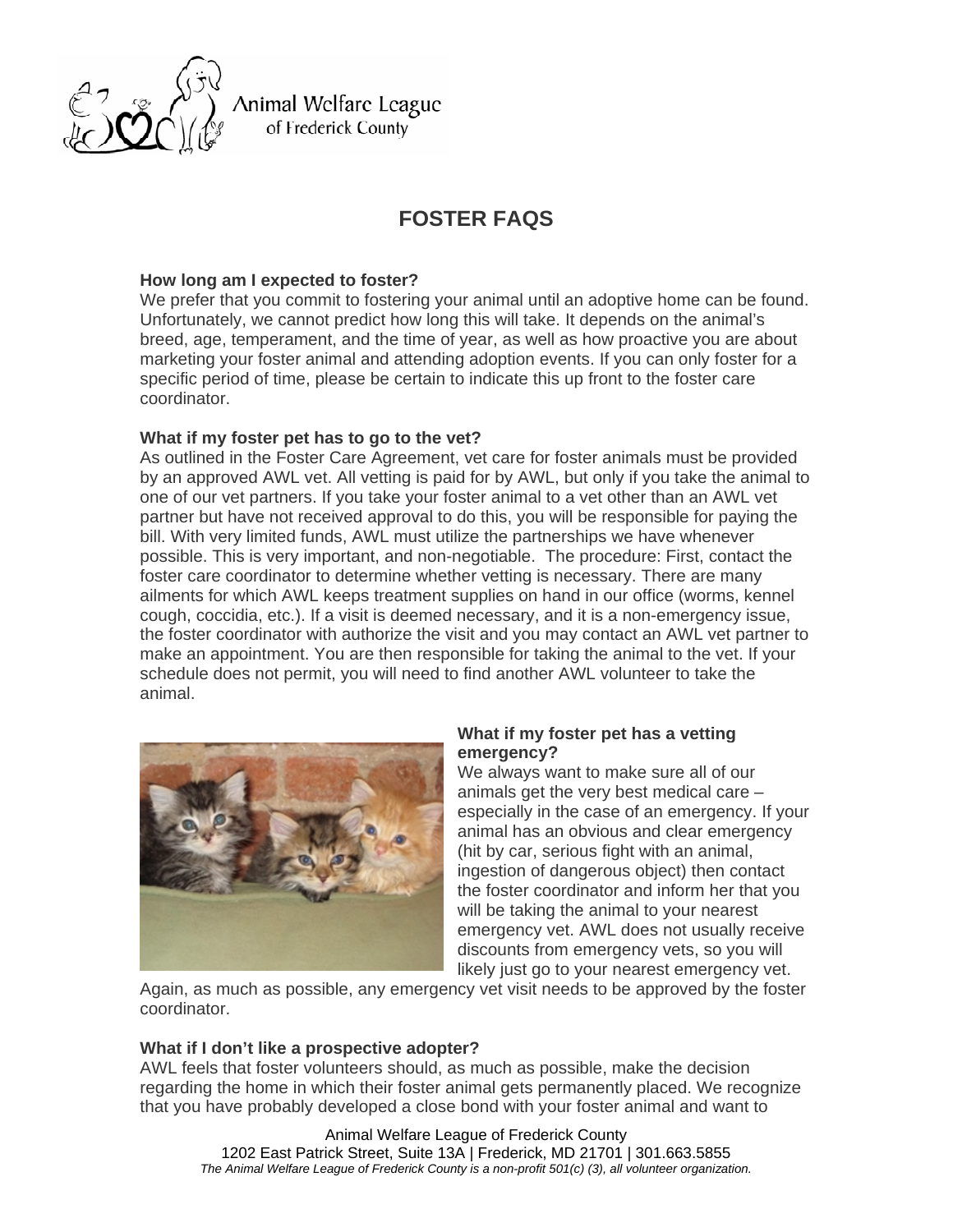

Animal Welfare League of Frederick County

make sure he/she gets only the best home. The foster coordinator and experienced foster parents are always available to help you determine adopter suitability for your foster animal.

# **What if my foster animal isn't working out?**



AWL will make every effort to ensure a good and safe foster match. However, there are times when this will fail. In this case, contact the foster coordinator as soon as possible. If the issues are minor, AWL will work with you to address them. Many times, problems can be solved by trying a few new things and/or by giving the animal time to adjust to your home. For example, we can switch crates, switch foods, or offer simple behavioral solutions to try. We may also have a trainer work with you. Other times, an animal may simply not be a good fit for your home or lifestyle. AWL will always take the foster animal back if an issue cannot be resolved. However, we ask that you give us at least 24 hours to make a plan. If that is not possible, we will make emergency arrangements. AWL never wants to put the safety of the foster person, their own animals, or the foster animal in jeopardy.

## **Can I adopt my foster animal?**

Yes, so long as we all feel it makes sense. But keep in mind that adopting your foster animal may mean that you can no longer foster. Think through the decision carefully so that you are not deciding to keep the animal solely because it is too difficult to let him/her go. The first few foster experiences can be difficult, as you'll get attached and may have trouble letting go. But remember, your role as a foster person is invaluable! As an adopter you may only be able to save one animal's life, but as a foster parent you have the potential to help dozens of animals.

#### **What if I have to leave town?**

Please notify us ahead of time so that we can make arrangements for your foster animal to go elsewhere while you are gone. Some foster people (who have other pets) have pet sitters who will also watch their foster animals. We are open to ideas, but generally cannot afford to cover the costs of pet sitters or boarding facilities. If you wish to pay for these options once they are approved by AWL, that is great (and can be considered a donation)! If you cannot, AWL will allow you to make arrangements with another foster parent. Be sure to give us enough warning so that we can help you make these arrangements. Keep in mind that holidays can be difficult to find space and are expensive. The more advance time we have, the better!

#### **What if I have an emergency and have to leave town suddenly?**

Contact the foster coordinator right away. We will work with you to find a suitable option or have you bring the animal to our adoption center.